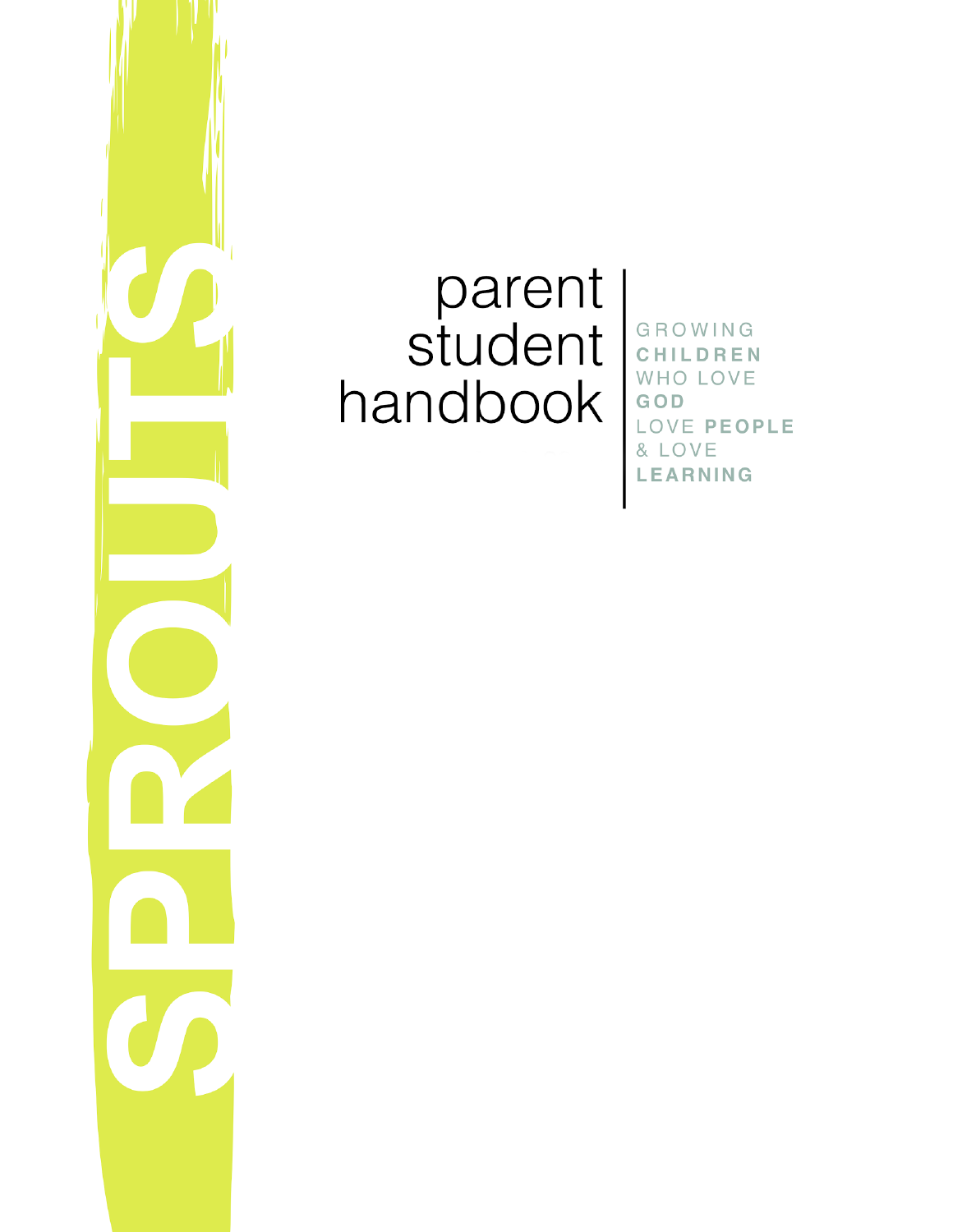# **Parent/Student Handbook** 2021-2022

**Days & hours of operation:** Mondays-Thursdays 9:00-2:00 September-May **Address:** 5733 N. Custer Road McKinney, Texas 75071 **Phone:** 972.529.2945 **Website:** www.sproutspreschool.org

**Director:** Ashten Dorris [ashten@sproutspreschool.org](mailto:ashten@sproutspreschool.org)

# Assistant Director: Mary Wells

[mary@sproutspreschool.org](mailto:mary@sproutspreschool.org)

# **Rhea's Mill Baptist Church**

Services: Services: Sunday Bible Study - 9:30am Sunday Worship - 11:00am

**Address:** 5733 N. Custer Road McKinney, Texas 75071

**Phone:** 972.562.2947 **Website:** www.rheasmill.org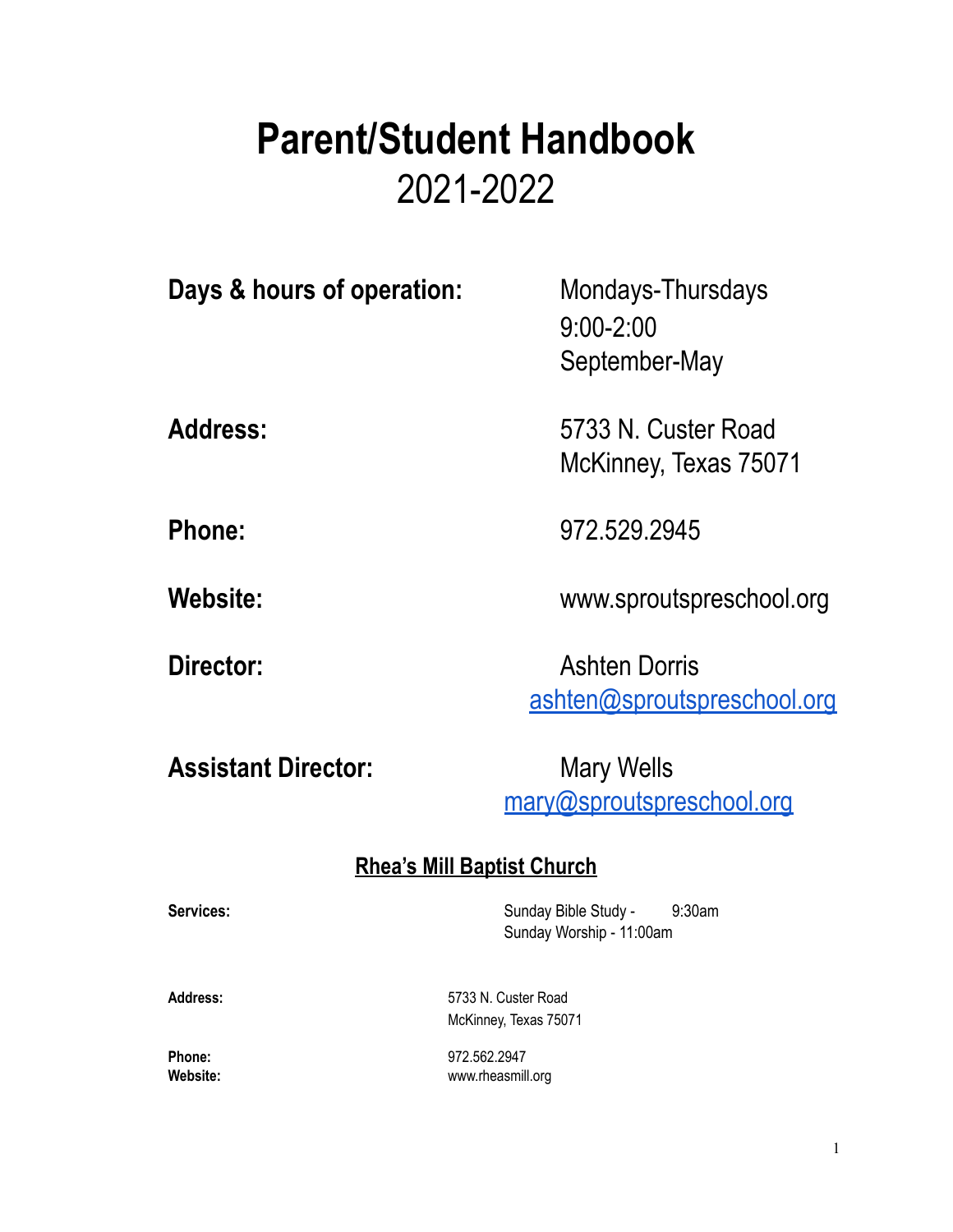#### Table of Contents

| <b>Welcome to Sprouts</b>         | 3    |
|-----------------------------------|------|
| Absences                          | 3    |
| Admissions                        | 3    |
| Animals                           | 4    |
| <b>Bible</b>                      | 4    |
| <b>Birthday Celebrations</b>      | 4    |
| Child Abuse                       | 4    |
| <b>Classroom Parties</b>          | 4    |
| <b>Community Service Projects</b> | 5    |
| Conduct                           | 5    |
| Conferences                       | 5    |
| Curriculum                        | 5    |
| Discipline                        | 6    |
| <b>Dismissal Policy</b>           | 7    |
| Dress Code                        | 7    |
| <b>Emergency Procedures</b>       | 7    |
| <b>Enrollment Procedures</b>      | 8    |
| <b>Field Trips</b>                | 8    |
| <b>Financial Policies</b>         | 8    |
| Food                              | 9    |
| <b>Health Requirements</b>        | $10$ |
| Hearing and Vision Screening      | $10$ |
| Illnesses                         | $10$ |
| Lost and Found                    | 12   |
| <b>Medical Emergencies</b>        | 12   |
| Medications                       | 13   |
| Newsletters                       | 13   |
| Personal Toys                     | 13   |
| Recess                            | 13   |
| Release of Students               | 13   |
| School Closings                   | 14   |
| School Rules                      | 14   |
| Sending Money to School           | 14   |
| Sign-In Sheets                    | 14   |
| <b>Student Success</b>            | 15   |
| Take-Home Folders                 | 15   |
| Tardies                           | 15   |
| Teacher Appreciation              | 16   |
| Visitors                          | 16   |
| Volunteer Information             | 16   |
| What To Bring                     | 17   |
| <b>Church Doctrinal Statement</b> | 17   |
| <b>Handbook Agreement</b>         | 18   |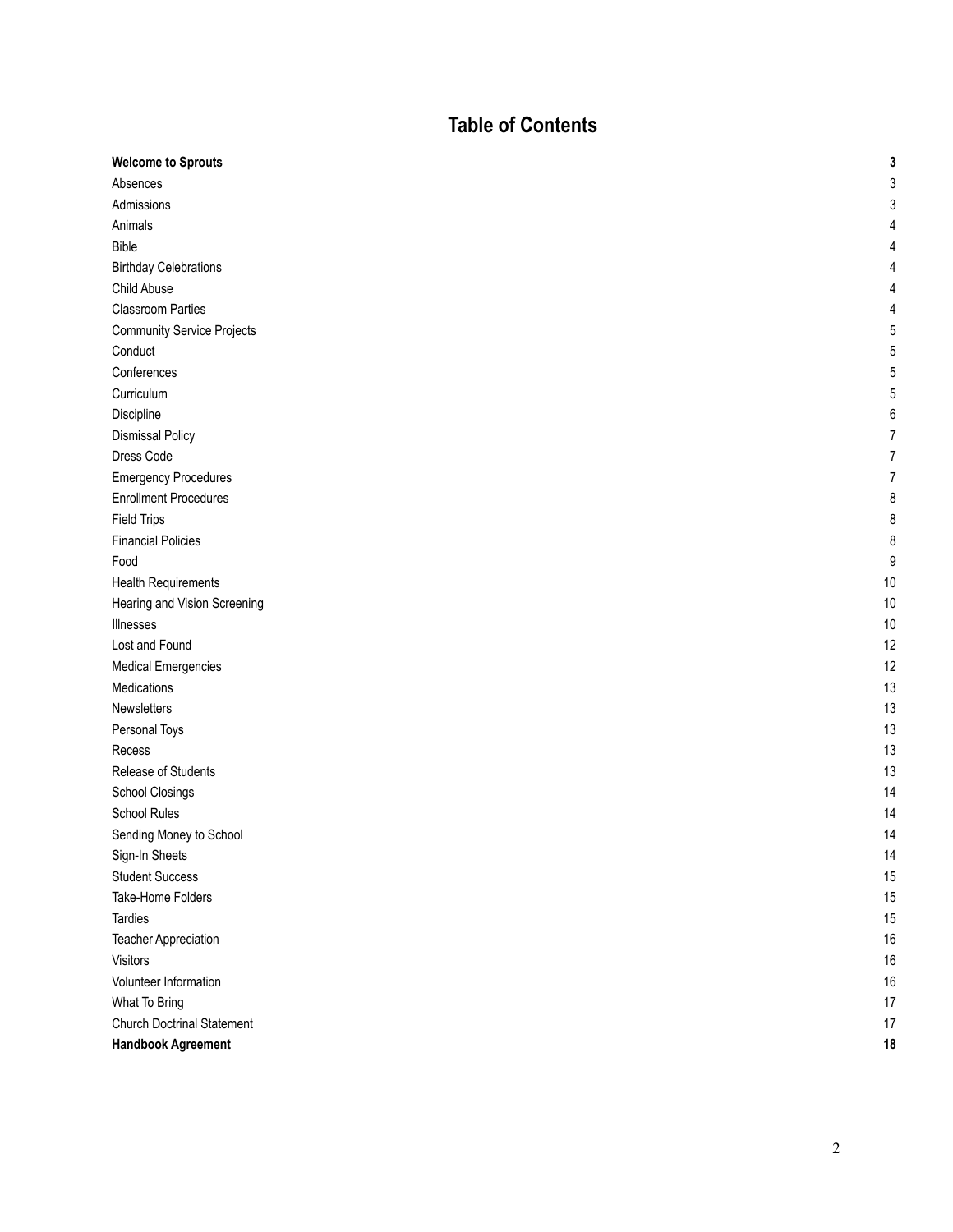# **Welcome to Sprouts**

#### **Our Mission**

Sprouts is committed to growing children who love God, love people, and love learning. We value a safe and nurturing environment, a Bible-based curriculum, creative hands-on learning, character building, Kindergarten readiness, social, emotional and physical development, and age-appropriate activities.

# **Notice of Nondiscriminatory Policy**

Sprouts admits students of any race, color, national or ethnic origin to all rights, privileges, programs and activities generally accorded or made available to students at the school. Sprouts does not discriminate on the basis of race, color, national or ethnic origin in administration of its educational policies, admission policies, scholarship programs, or other school-administered programs.

# **Open Door Policy**

Sprouts observes an Open Door Policy for the parents of students currently enrolled in the Preschool. Parents are welcome to observe the classroom, pick up their child, or speak with the Director at any time during the school day. If a parent desires to speak with a teacher concerning their child, we ask that an appointment be made with the teacher after school to avoid disrupting the class during regular school hours. Appointments can be made with the teacher by calling or emailing the office or the teacher directly.

#### **Absences**

When a child is absent, parents should call the Sprouts Office to inform us of the absence and the reason for the absence. This will keep us aware of any illnesses going through the school.

#### **Admissions**

Registration for Rhea's Mill Baptist Church members and current Sprouts students and their siblings begins February 2nd. Registration for new students will begin February 9th. Admission is on a first come, first serve basis. All registration fees are non-refundable, non-transferable, and due at the time of registration. Class assignments are based on the age of the student as of September 1.

Sprouts does not provide services to children with severe medical conditions or severe behavioral issues Children may be admitted on a trial basis. The parents must be able to meet the financial obligations.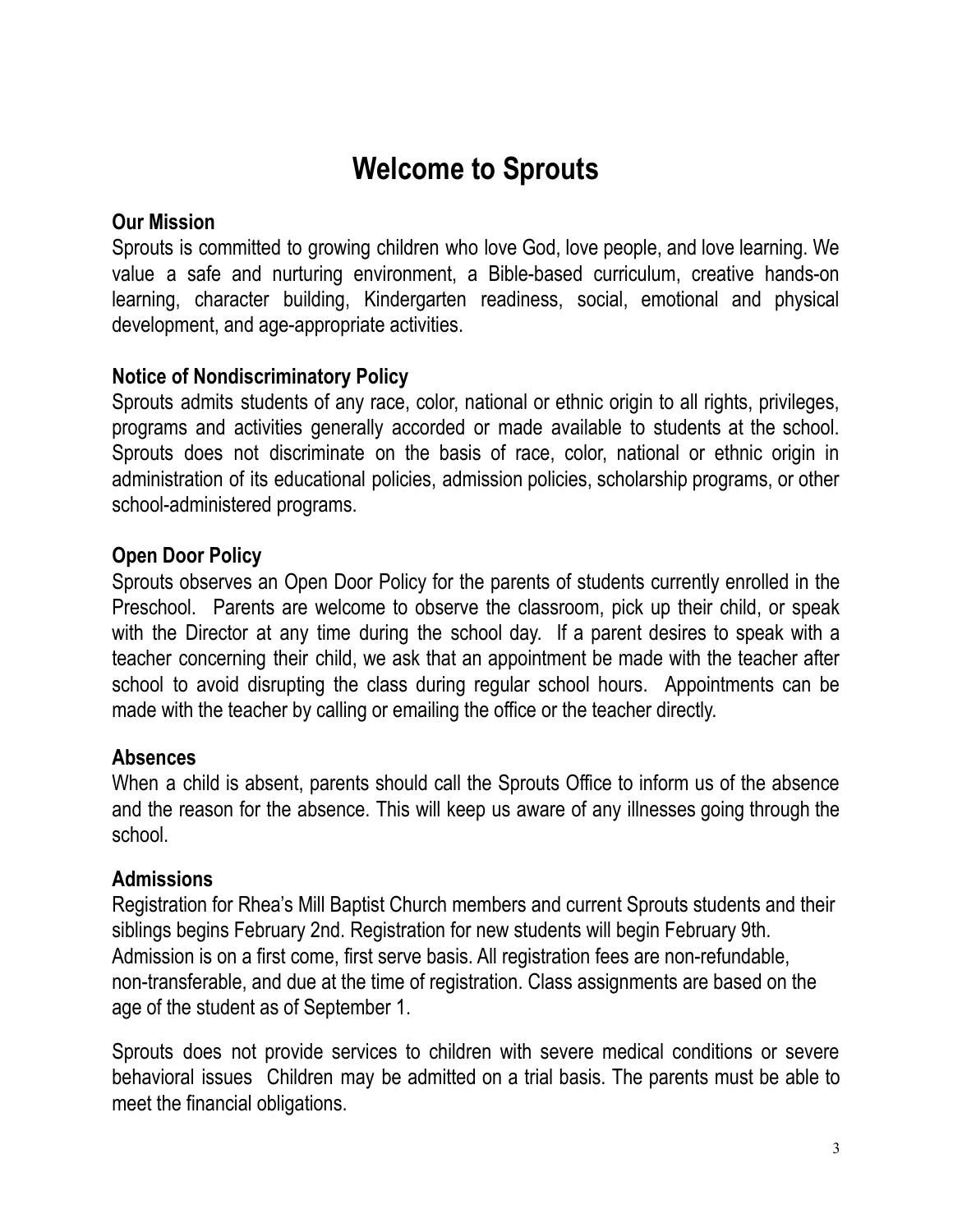# **Animals**

Parents will be informed in writing when animals will be present in the classroom. You will be given the opportunity to prohibit or allow your child to have contact with the animals. All animals must have documentation on file of up-to-date vaccinations as required by the Texas Health and Safety Code. A statement of health from a veterinarian is required for other animals, such as guinea pigs, mice and hamsters. The following animals are prohibited from Sprouts due to state guidelines: chickens, ducks, reptiles such as snakes, turtles, lizards, iguanas, and amphibians such as frogs and toads.

#### **Bible**

Bible memory is an important part of Sprouts. The Bible gives direction for this life and the only hope for the life to come. No other book can so enrich the minds and hearts of men as "The Book of Books." Knowledge of the Bible is one of the greatest assets anyone can have in addition to the moral and spiritual values that result from memorizing Scripture. Character development is the most important work of a school. No other training affords greater opportunities for laying the foundation for Christian character.

#### **Birthday Celebrations**

Birthdays are important to children! We welcome birthday treats to celebrate student birthdays. Treats should be commercially purchased, and not homemade. Please check with your child's teacher before bringing treats. Siblings and other children may not attend celebrations in the classroom. Invitations to private birthday parties must be handled outside of school by mail or phone. Balloons, flowers, and gifts for special events will be delivered at the end of the day.

# **Child Abuse**

Texas state law requires caregivers to report any suspected abuse or neglect of a child to the Texas Department of Family and Protective Service or a law enforcement agency. Abuse is defined as mental, emotional, physical, or sexual injury to a child or failure to prevent such injury to a child. Neglect includes (1) failure to provide a child with food, clothing, shelter, and/or medical care; and/or (2) leaving a child in a situation where the child is at risk of harm. Contact the Texas Department of Protective and Regulatory Services at 1-800-582-6036 or their website at www.dfps.state.tx.us/contact\_us/report\_abuse.asp for more information.

# **Classroom Parties**

Parents may sign up to help with scheduled parties throughout the year. Each class will celebrate Thanksgiving, Christmas, Valentine's Day, Easter, and the End of School. Sign-up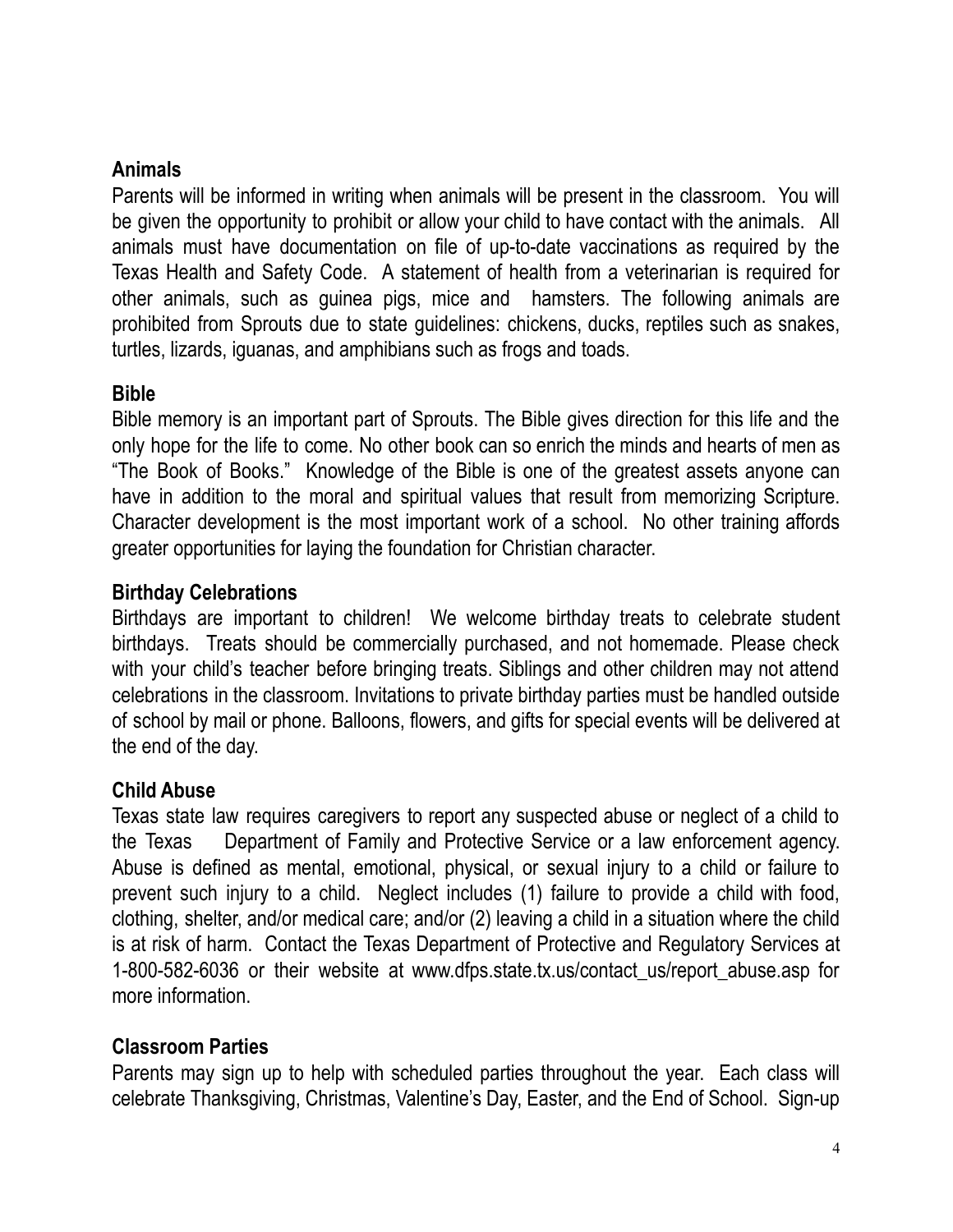lists will be posted one week before the celebration day listing items needed for the party.

# **Community Service Projects**

Sprouts will participate in a Thanksgiving food drive, and a Christmas Service Project. All parents and students are encouraged to participate in these worthy community service projects. Information will be sent home in your child's take-home folder.

# **Conduct**

All students at Sprouts are expected to conduct themselves in a Christ-like manner. Sprouts reserves the right to dismiss any student for serious or persistent violations of school rules, for a display of attitude which would hinder the growth of other students, or when, in the opinion of the administration, such dismissal would be in the best interest of either the student or the school without the necessity of ascribing any specific reasons for the action.

#### **Conferences**

Please feel free to consult with the Director regarding any problems or questions that concern your child. It is the desire of the administration and the faculty to be of service to both parent and student, and each teacher welcomes a visit from any parent after school.

# **Curriculum**

Our preschool curriculum is designed to increase your child's love for learning through age-appropriate activities that challenge your child to develop the skills they will need for Kindergarten.

# Language and Literacy

Through books, songs, and daily activities teachers will help your child grow their vocabulary, sound and letter recognition, sight words, reading, writing, and critical thinking skills.

# **Mathematics**

Our curriculum includes activities that will allow your child to explore number concepts such as more or less, shapes, and colors. Other activities will allow your child to build reasoning skills and practice sorting, comparing, measuring, patterning, and graphing.

# Art

Our curriculum includes activities that will teach colors, textures, lines, different styles, and mediums of art. Your child will be developing their fine motor skills and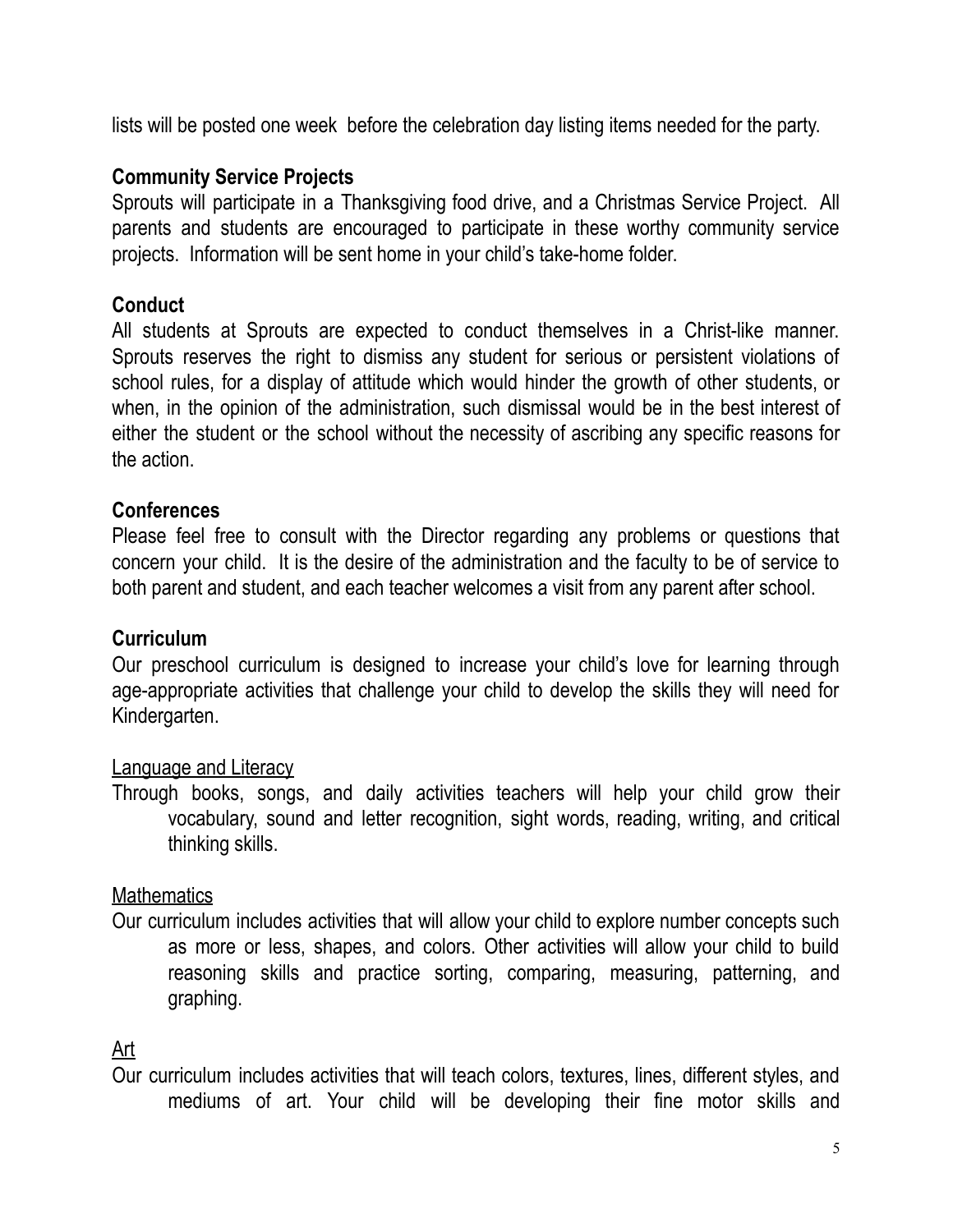understanding the concept of cause and effect. Activities will include both teacher directed and independent art projects encouraging artwork in response to books being read.

#### **Science**

Our curriculum includes activities that allow your child to learn about weather patterns, life cycles, animal habitats, and the human body, and to participate in simple science experiments.

#### Social Skills

Our curriculum includes activities that will teach self-help skills, encourage independence, sharing, following directions, building friendships, appropriate behavior, and Christ-like character.

#### Music

Our curriculum includes activities that will teach children to sing, play simple instruments, and to clap and move with music.

#### Physical Education

Through games, balls, hoops, beanbags, and playground equipment teachers will encourage your child to develop their large motor skills including running, jumping, throwing, balancing, and climbing.

#### Bible

Through Bible stories, songs, crafts, Scripture memory, prayer times, and devotional times, children will learn about God and His attributes; Jesus, His Son; His love for us; and the Bible which is the Word of God to His people.

#### **Discipline**

Believing that discipline is necessary for the welfare of the student as well as the entire school, there are consequences for wrong behavior. Our discipline policy is:

redirection time-out with teacher a visit to the Director's office a call to parents removal from school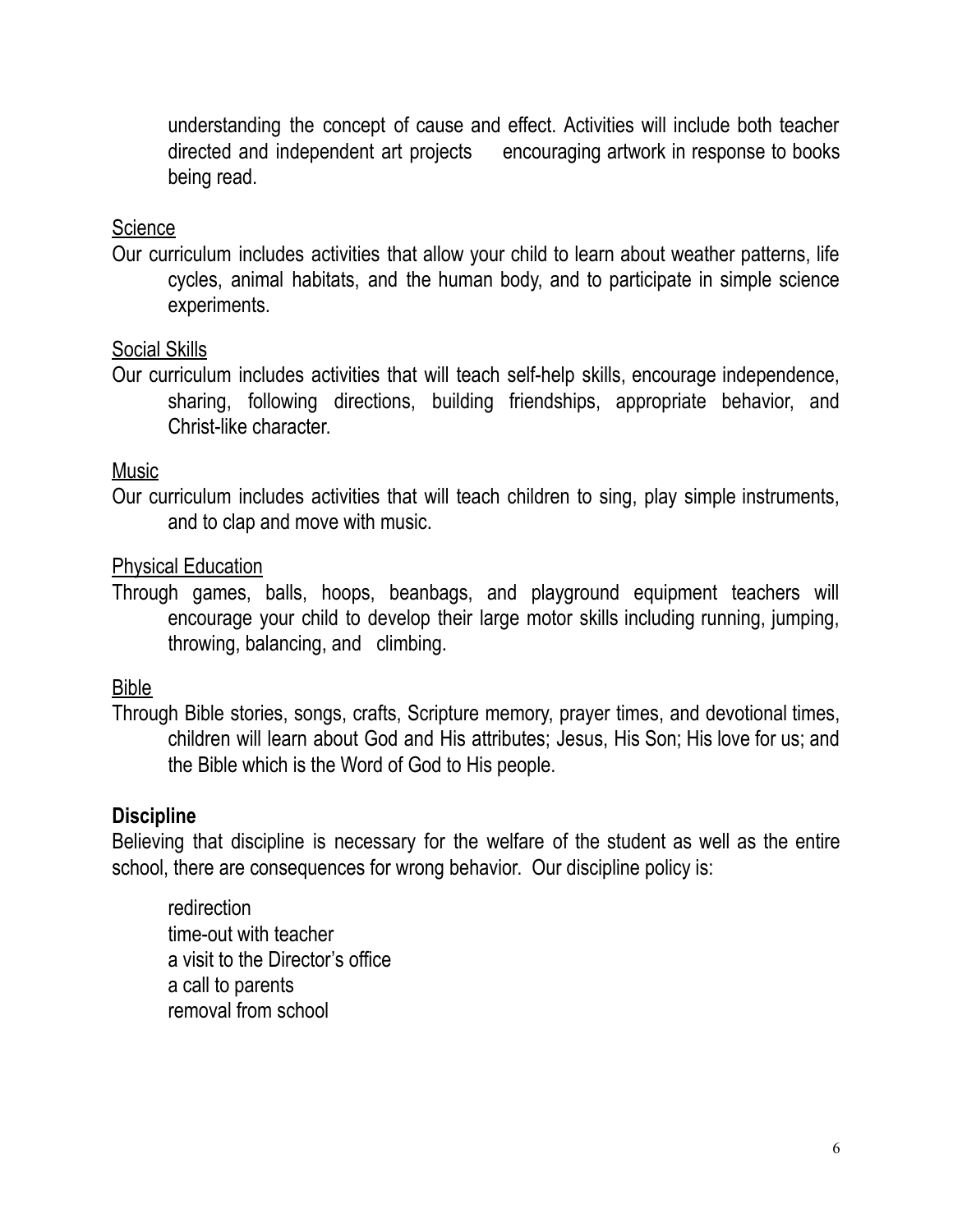# **Dismissal Policy**

At the discretion of the Director, a parent may be requested to withdraw their child for these or other reasons: If the child does not make the proper adjustments to school or is considered in any way to be a detriment to the other children or program.

If the special needs of a child cannot be met after a trial period.

Physical and/or verbal abuse of staff or children by parent or child will not be tolerated.

If medical or immunization records are not provided and current.

Unpaid tuition and fees.

# **Dress Code**

Please dress your child in play clothes suitable for playing and painting; clothes that are easy for your child to manage independently. Please select shoes that give support, protection, and allow freedom of movement for climbing, running, jumping, and other activities. Please NO flip-flops or backless shoes.

# **Emergency Procedures**

# Loss of Electricity

The preschool classrooms have windows and remain reasonably light even when lights are off. Therefore, it is unlikely that school would need to be closed early. Each classroom is equipped with a flashlight. If, however, the decision is made to close early, parents will be called to pick up their child.

# **Fire**

The building is equipped with a smoke alarm. Fire Extinguishers are located in hallways. We practice monthly fire drills and an evacuation plan is posted in the classrooms. In the event of a Fire, teachers are to take their students across the parking lot and stand to the right of the old church offices. Should evacuation be necessary, teachers will take their sign-in sheets to make certain all children are accounted for. Teachers are responsible for bringing their clipboards, emergency numbers, and First Aid box.

# Tornado

In the event of severe weather or tornado warnings, the teacher will take her class sign-in sheet, and flash light to the main bathrooms located next to the gym. Children will be kept in the safe area until the all clear is given. Severe weather drills will be practiced every three months.

# Lockdown

During a lockdown drill, students and teachers remain in the classroom with doors and windows locked. No one is allowed to exit the building and no one is allowed to enter the building. This includes parents. If you are already in the building, you will not be able to exit. if you are outside the building, you will not be allowed to enter. The building is in lockdown mode. Possible lockdown situations include intruders inside or outside the building, medical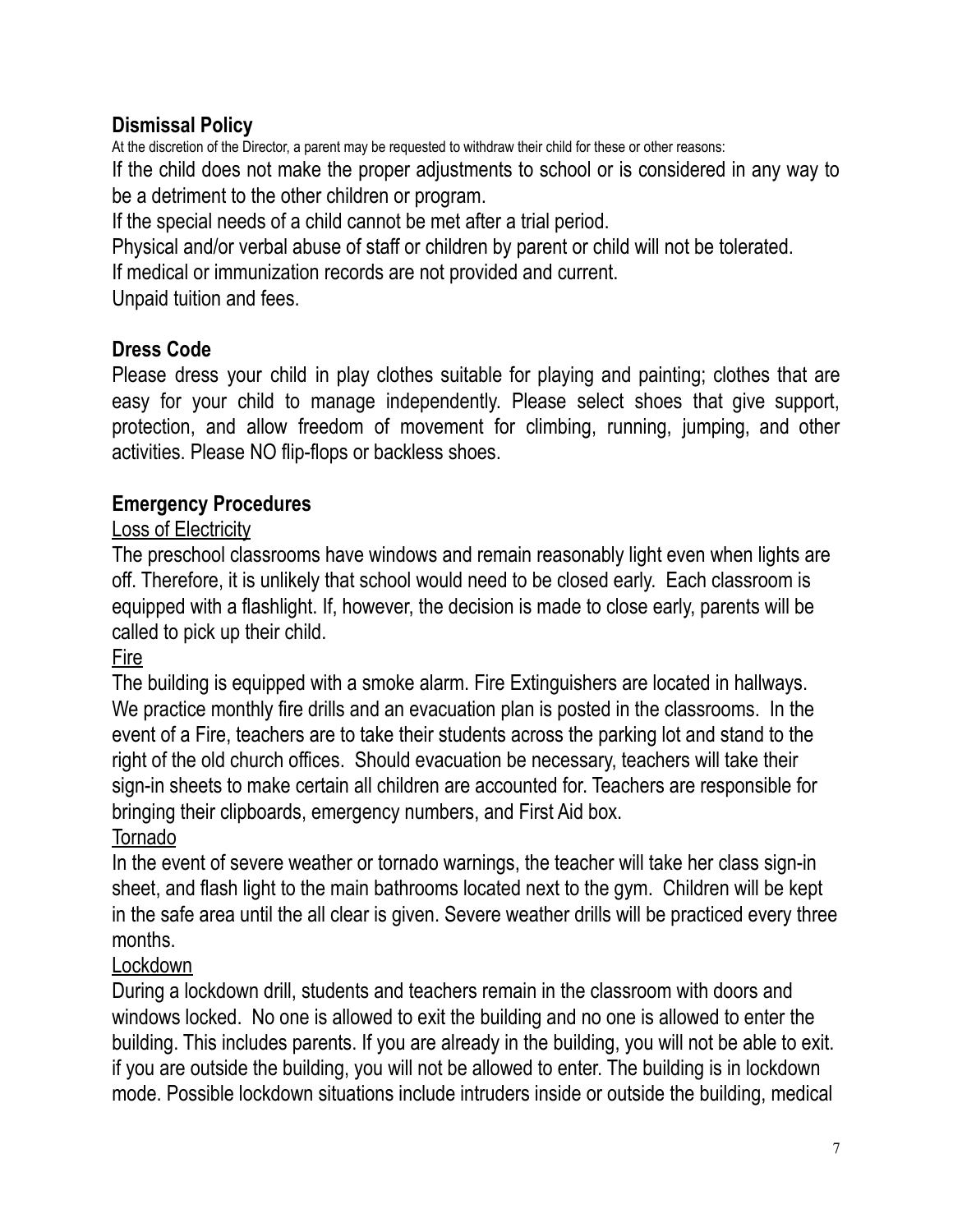emergencies for staff and students, and other situations where it is necessary to "freeze" all students and staff simultaneously in the building. The teachers are to place children in a safe corner away from windows and doors. Teachers are to remain calm and try to keep children quiet.

#### Relocation

In the event of an emergency requiring evacuation we will take all children and staff to the Kroger parking lot, in Prosper. Each teacher will be responsible for bringing their first aid kit, parent contact information and student rosters, which are located on their sign-in clipboards. These clipboards contain all phone numbers and emergency numbers of parents/guardians. Children will be taken in vehicles of staff members and a head count will be taken before leaving the building and upon arrival of Kroger. Staff will communicate by cell phone with local authorities in the event of an emergency and staff cell phones will be used to contact parents/guardians.

> Kroger 1250 N. Preston Rd. Prosper, TX 75078

#### **Enrollment Procedures**

Enrollment forms may be found on the Sprouts website at www.sproutspreschool.org under the downloads tab. Forms may also be obtained in the school office. All forms must be complete and include all medical documentation and shot records as well as enrollment and supply fees before a child will be allowed to attend preschool. Parents will be notified via school posting should any policy or procedural changes occur.

#### **Field Trips**

Sprouts will participate in one field trip to the pumpkin patch in the fall for the Pre4 classes. Parents will be informed of the details of the field trip in advance. All field trips will include a CPR/first-aid trained teacher, cell phone, first-aid kit, and emergency release information for each child. Parents will incur the cost of admission to the Pumpkin Patch for their child and themselves.

#### **Financial Policies**

| <b>Registration Fee</b> | \$25.00                                      |
|-------------------------|----------------------------------------------|
| <b>Supply Fee</b>       | \$165 (2 days) \$200 (3 days) \$235 (4 days) |
| <b>Monthly Tuition</b>  | \$210 (Monday/Wednesday 2 days)              |
|                         | \$220 (Tuesday/Thursday 2 days)              |
|                         | \$300 (3 days)                               |
|                         | \$375(4 days)                                |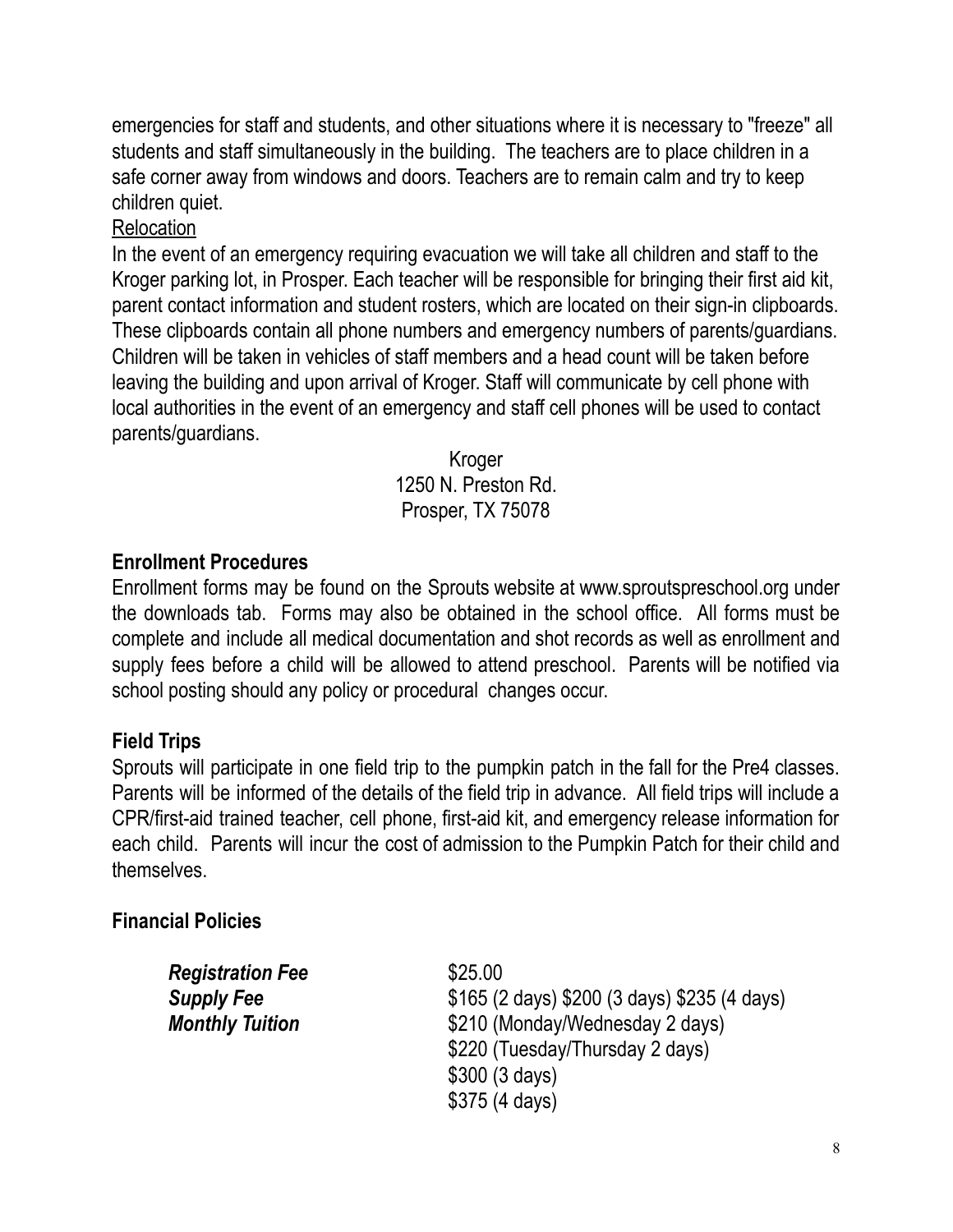The registration fee must be paid at the time of registration. The registration fee is non-refundable and non-transferable. The supply fee is due at registration and may be refunded if requested by July 1. Tuition payments begin September 1 and end May 1. All tuition is due the first day of the month. Tuition checks for Sprouts may be enclosed in a monetary envelope attached to your child's folder, sent by mail, or given directly to the Director. Please do not enclose tuition if paying with cash. Cash payments must be made directly to the Director. Tuition may be paid online via the ProCare app.

> **Sprouts** 5733 N. Custer Road McKinney, Texas 75071

If it becomes necessary to withdraw your child from the program, at least two weeks notice must be given in writing. Any tuition that has been paid is non-refundable and non-transferable. No refunds will be given for days when children do not attend due to illness. There is no fee reduction for holidays or bad weather days.

If tuition payment is not received by the  $5<sup>th</sup>$  of the month there will be a \$5.00 late fee and \$1.00 late fee for every day thereafter. Students will not be admitted to class if payments are one month in arrears. There is a \$20.00 charge for all checks returned to us by your bank for any reason. If two checks are returned, the account will be on a cash-only basis for the remainder of the year.

No school records will be released for any student when there is a balance owed on the student's account.

Classes dismiss each day at 2:00. There is a \$15.00 late fee for any students picked up after 2:15 p.m. plus a \$1.00 per minute fee after 2:15 p.m. If you arrive to pick up after 2:15, your child will be waiting in the office and you may pay the late fee at this time. There are no exceptions.

If you have been contacted to pick-up a sick child, you have a one hour time period to make the pick-up.

#### **Food**

Lunches should be nutritious and self-sufficient. All containers and lunch boxes must be labeled with your child's name. Do not send sodas or candy. Prepare all foods as you wish your child to eat them (sliced, diced, peeled, etc.).Always send a drink, utensils needed, and napkins. Sprouts is not responsible for nutritional value.

Students will be encouraged to stay seated during their lunch period, speak with quiet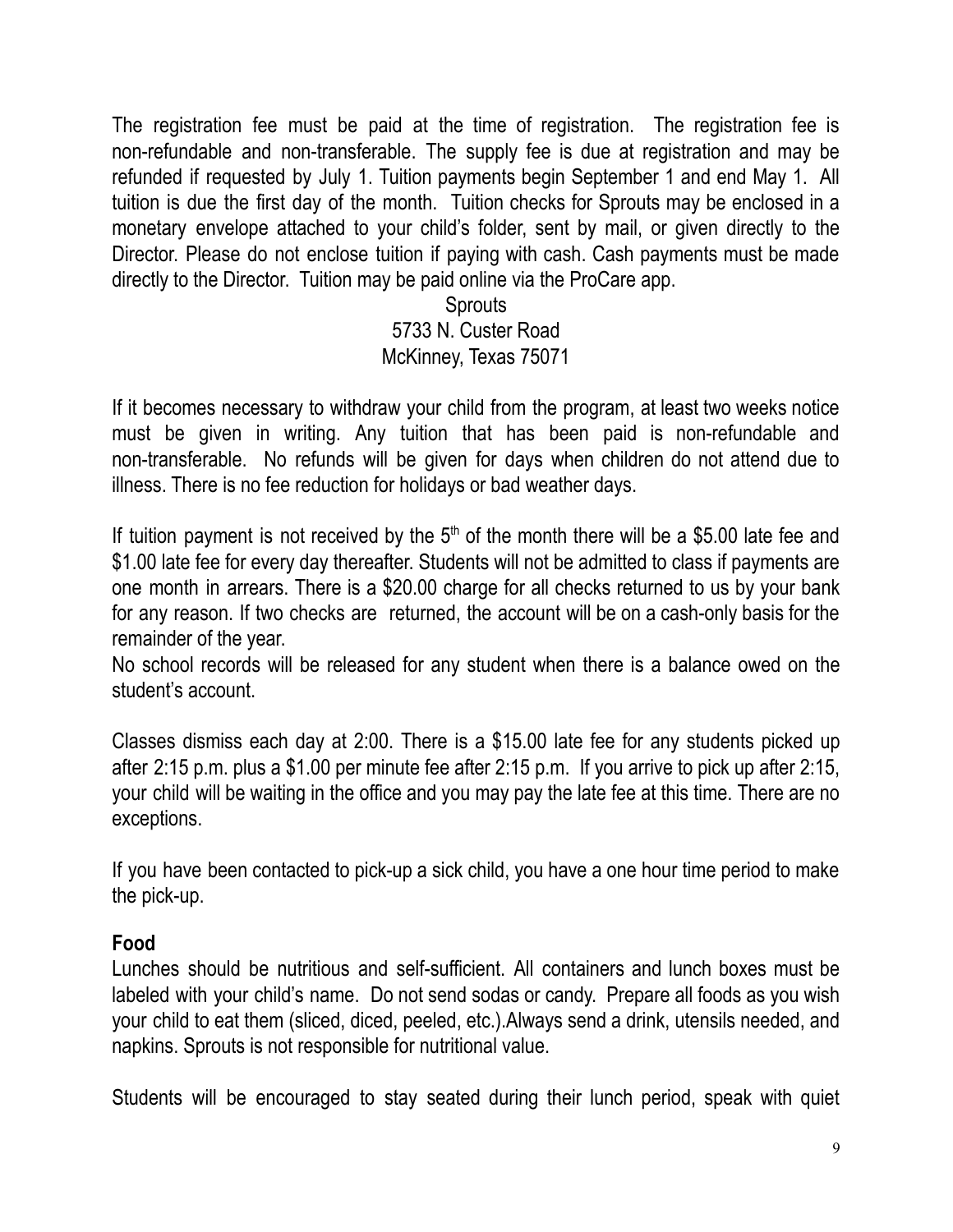voices, and dispose of all trash. Students are not allowed to share their lunches.

Snacks will be provided for students each morning before 10:00 a.m. If your child arrives after this time, you may want to provide a snack for them before coming to class. Each student will have the opportunity to bring a snack from home once each semester. Sprouts asks that these snacks be store-bought. Homemade snacks are discouraged. Sprouts will serve water with snacks each day unless parents choose to bring juice for the entire class.

On occasion, classes may participate in cooking projects as part of their learning activities. Parents will be notified in advance through their classroom activities calendar.

# **Gang-Free Zone**

Under the Texas Penal Code any area within 1000 feet of a child-care center is a gang-free zone, where criminal offenses related to organized criminal activity are subject to a harsher penalty.

# **Health Requirements**

Minimum Standards requires all students to have a physical examination and a certificate of immunization on record before the beginning of school. The immunization record must be validated by a physician or other health-care professional with a signature or rubber stamp. The Health Requirement form must have the student's name and date of birth. All four year old students must have a vision and hearing test.

# **Hearing and Vision Screening**

Hearing and Vision screening must be completed on children ages 4 and above. Records can be obtained from a personal physician or hearing and vision screening will be provided by the school for a fee. Hearing and vision screening is offered in the Fall. All records must be kept in the child's file for documentation.

# **Illnesses**

Sprouts desires to maintain a healthful school environment by instituting controls designed to prevent the spread of communicable diseases. The term "communicable disease" shall mean an illness which arises as a result of a specific infectious agent which may be transmitted either directly or indirectly by a susceptible host or infected person or animal to other persons.

Staff members who reasonably suspect that a student has a communicable disease shall immediately notify the Director. Any student with a communicable disease for which immunization is required by law or is available shall be temporarily excluded from school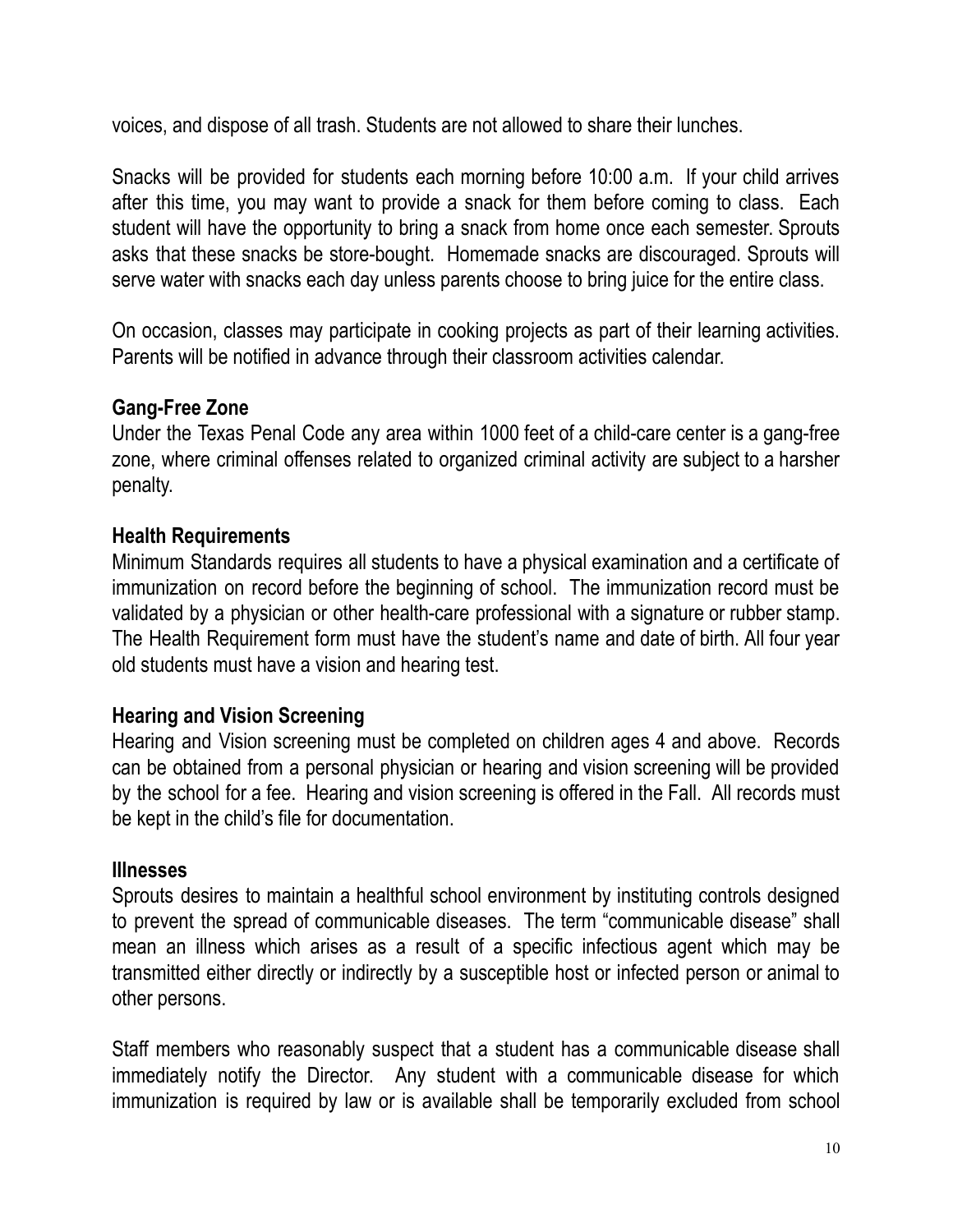while ill and during recognized periods of communicability. Students with a communicable disease for which immunization is not available shall be excluded from school while ill. If the nature of the disease and circumstances warrant, an independent physician's examination of the student to verify the diagnosis of the communicable disease may be required. Sprouts reserves the right to make all final decisions necessary to enforce its communicable disease policy and to take all necessary action to control the spread of communicable diseases within the school.

**A list of communicable diseases is as follows:**

Acquired Immune Deficiency Syndrome Pesticide poisoning (AIDS) Pink Eye Aids Related Complex **Plague** Amebiasis **Poliomyelitis** Animal bite only by potential rabid animal Psittacosis Anthrax **Rabies** Botulism **Relapsing Fever** Brucellosis **Ringworm** Ringworm Campylobacterosis R. Rickettsia Chancroid COVID-19 Rubella including congenital Dengue Salmonelloses Diphtheria Scabies **Scabies** Encephalitis Schistosomiasis Giardiasis (acute) Shigellosis Gonorrhea Smallpox Granuloma Inquinale Syphilis Hansen's Disease (leprosy) Tetanus Hemorrhagic Fevers Toxoplasmosis acute Hepatitis Trichinosis Human Immunodeficieny Virus Tuberculosis Legionnaires' Disease **Tularemia** Lymphogranuloma Venereum Typhoid Fever Measles (rubeola) Typhus Meningococcal Disease Vibrio Cholera Mumps **Mumps Yellow Fever** Paraltic shellfish poisoning Malaria Pertussis Meningitis

The degree of sickness or injury will vary from time to time. It is common for children to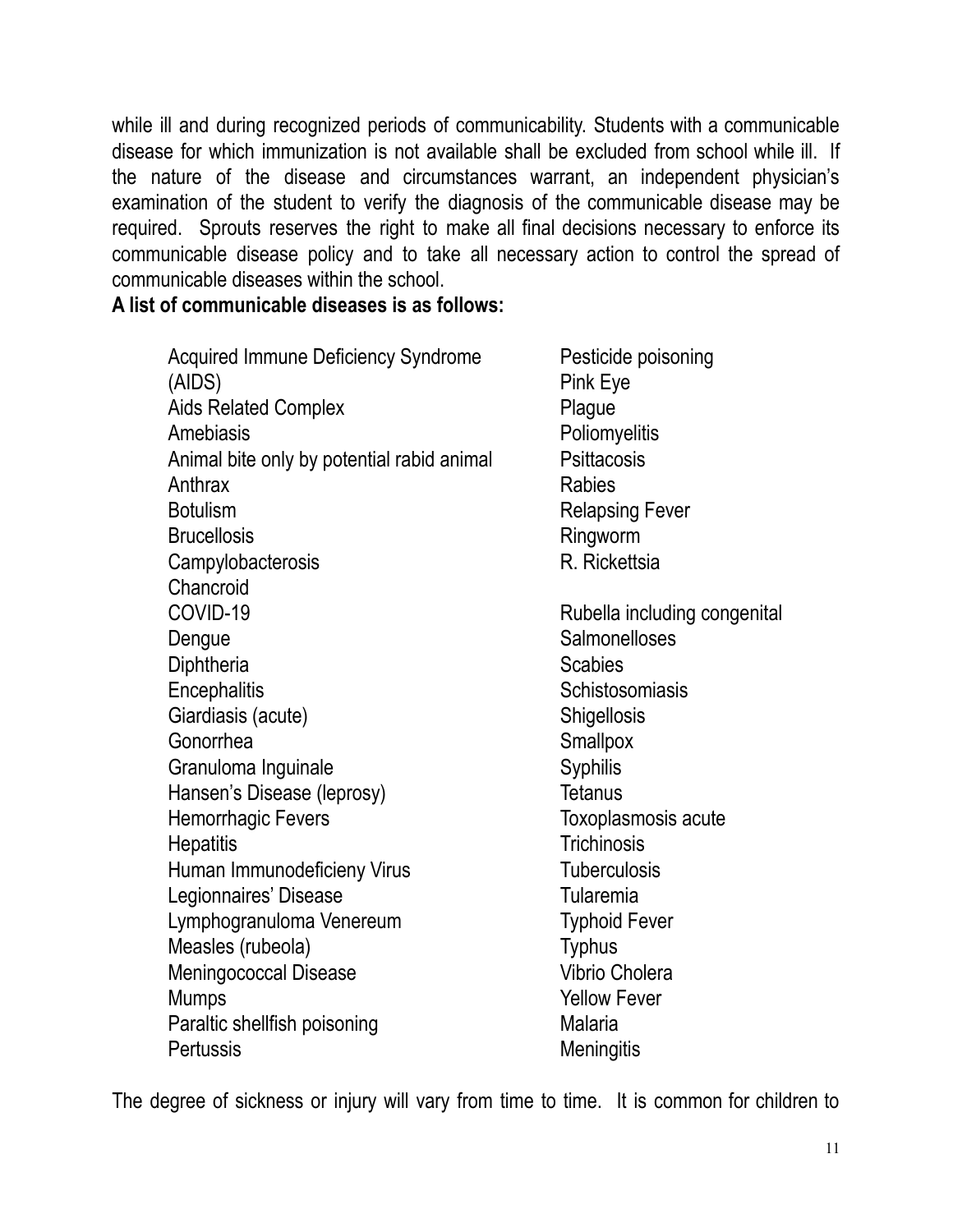contract many different illnesses. Teachers are required to be observant of the signs and symptoms, especially in little children who cannot tell you they are sick. Please be certain that your child is in good health before bringing them to school. Listed below are symptoms of illness that are cause for a child to kept at home, or if observed, sufficient reason to send a child home:

Temperatures 100 degrees and higher Vomiting within 24 hours More than one episode of diarrhea or loose stool An unidentified rash Matted eyes Possible communicable disease Green or yellow discharge from nose A cold that is causing them to be listless or obviously uncomfortable, including reddened eyes, congestion with barking cough, or excessive coughing. Ear-ache/Ear infection that is causing pain/discomfort If your child has any communicable illnesses (i.e., virus, strep throat, chicken pox) he/she must remain home until he/she is no longer contagious.

If these symptoms present themselves, you will be notified to pick up your child from school. If you cannot be contacted, the contact person(s) listed on the Emergency Contact Form will be contacted and asked to pick up your child. We expect that your child will be picked up within the hour after notification.

After your child's illness has passed, check with your doctor before your child returns to school. Your child MUST be free of fever and contagious symptoms for 24 hours before returning to school. Parents are required to notify the school whenever a child has been exposed to a contagious disease.

# **Lost and Found**

Lost and found items will be placed in a box in the Sprouts Office. Items not claimed within a reasonable amount of time will be thrown away or given to charity.

# **Medical Emergencies**

While all precautions will be taken to ensure the safety of your child at school, accidents do occur. In the event of a minor accident, students will be given first-aid by a trained teacher or Director. If there is an accident that requires more attention, the student will be taken to the Sprouts Office. Please note that all injuries are documented. If your child is injured at school, you will be notified verbally and in writing. An Accident Report will be completed for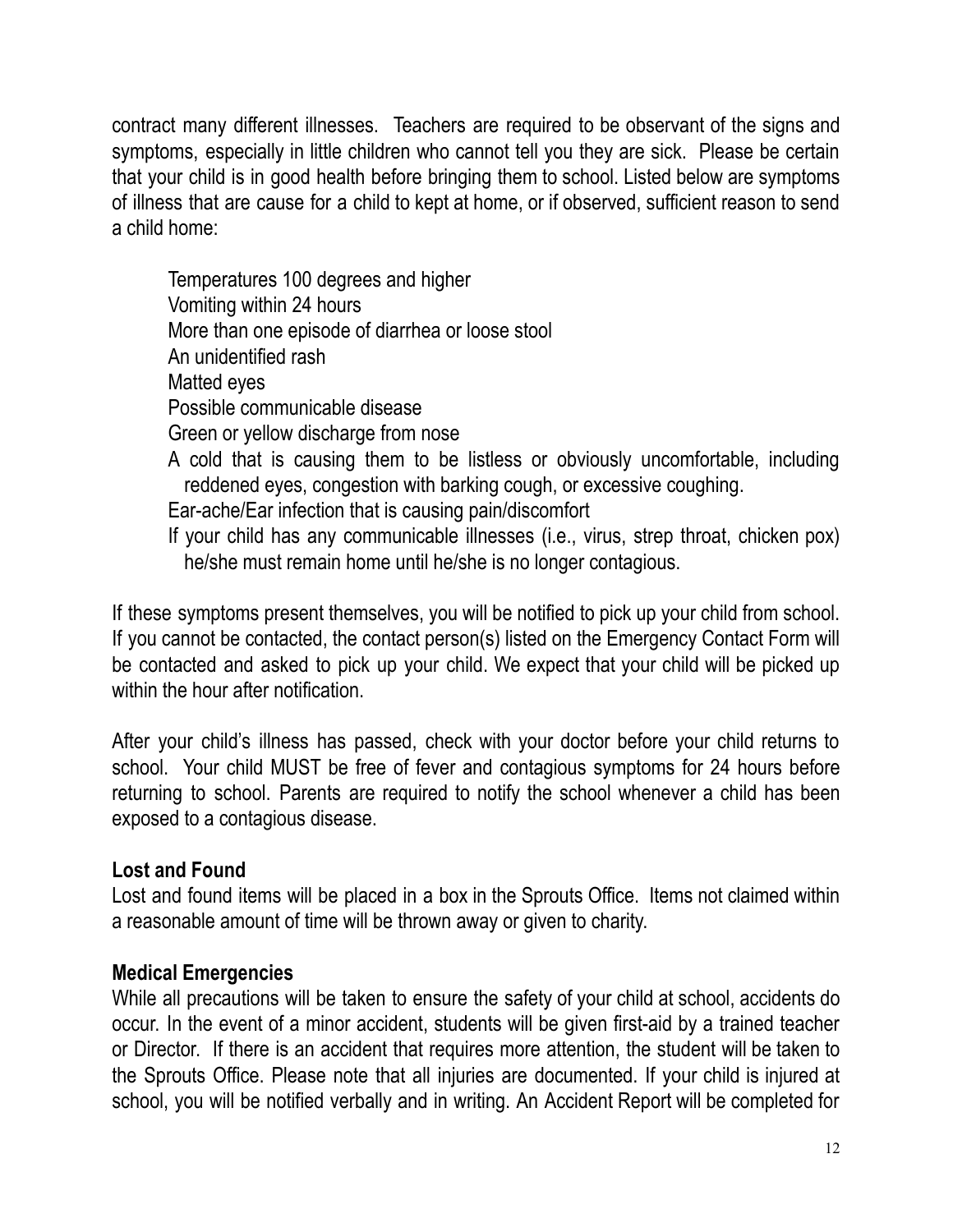all accidents no matter how small. Even if no mark is present, bruises or complications may appear later. One copy will go home with the child. The other copy will be turned in to the office for the student's file. If the accident soils the child's clothes, extra clothing from the child's backpack will be used. The soiled clothes will be bagged and sent home.

In the case of an injured student, the degree of injury will be evaluated by the Director. If necessary, the parents will be notified immediately. If the injury is serious enough to warrant emergency medical attention, the Director will call 911. It should be determined if the parents authorize that the student be transported to the hospital or if they would prefer to do so themselves, unless the Director determines that the life of the child is at stake. In that event, the child will be transported to the hospital listed in the child's file by ambulance, or if not indicated the local services will determine the closest and best location for the child which can include Centennial Hospital in Frisco, Baylor McKinney, Children's Plano, Baylor Frisco. The parents will be immediately contacted. Parents are financially responsible for the emergency services, including but not limited to ambulance and emergency room costs.

The Director **must be informed** if the child is taken to the hospital by parents because of an accident which occurred on school property during school hours.

#### **Medications**

Medications are not given by school employees. Some exceptions are given for emergency situations as in the case of an allergic reaction. In this situation, the parent will provide a detailed note of instruction to the school office. Caregivers may not apply powders, creams, ointments, or lotions without the parent's written permission. If the parent supplies these items, permission is implied and you do not need to give permission for each use.

#### **Newsletters**

Sprouts will provide a weekly newsletter to each family. This will be our way of communicating with you regarding special events, classroom news, concerns, and miscellaneous information. Please make it a priority to read these newsletters so you can be informed about the activities that concern you and your child at Sprouts.

# **Personal Toys**

The only time personal toys will be allowed in school will be for "Show and Tell" or as approved by the teacher for special occasions.

# **Recess**

Each class will have a scheduled recess period of 30 minutes each day. Students will go outside if the outside "feels like" temperature is above 32 degrees and below 95 degrees.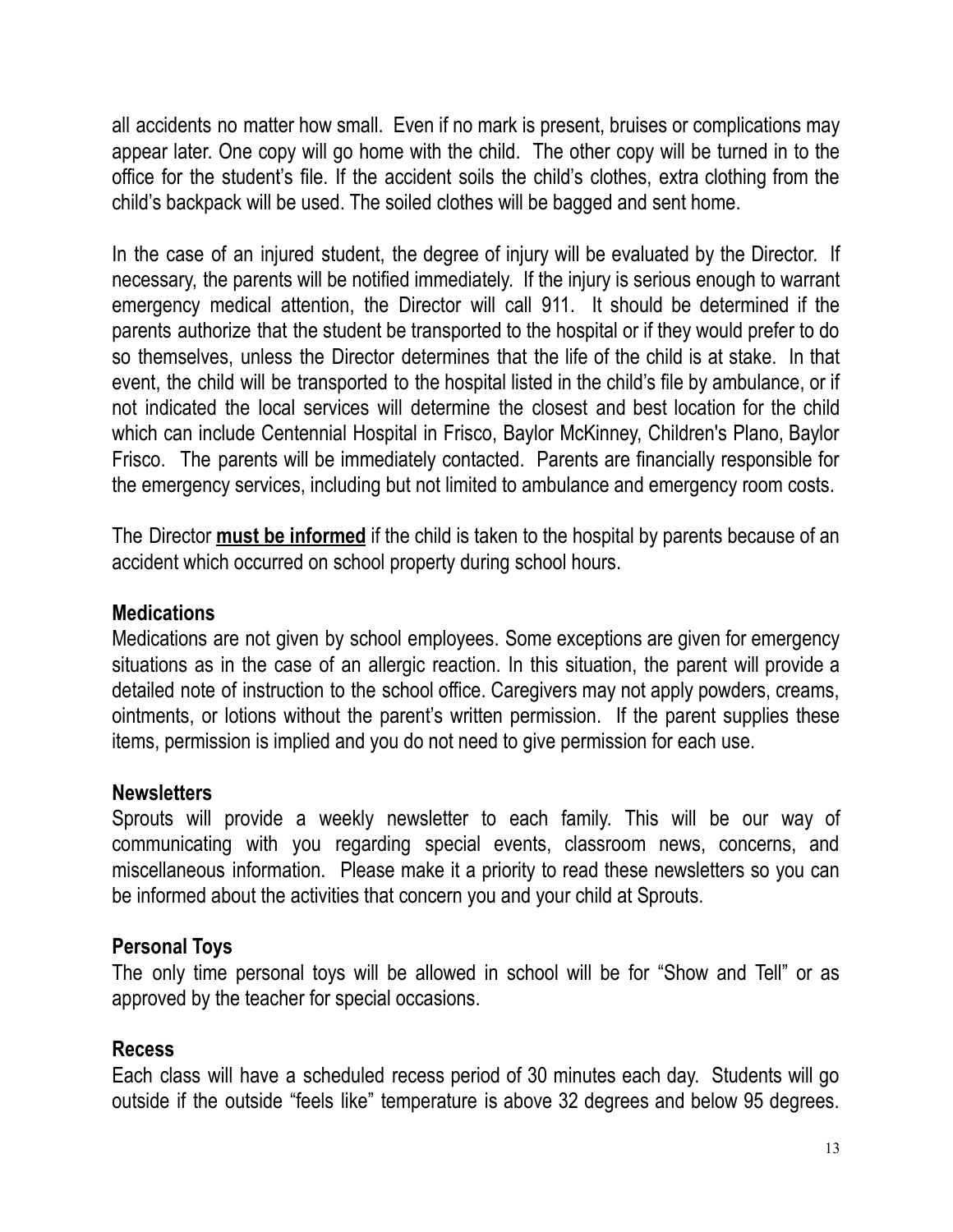Parents must dress students appropriately for these conditions with jackets, hats, sunscreen, etc. If the weather is not suitable for students to be outside then classes will have recess in the gym or classroom. Please take the time to write the student's name on all coverings, such as coats, sweaters, hats, and blankets.

# **Release of Students**

We ask that if someone else will be picking up your child from school, please notify the teacher or director in writing in advance. Students will only be released to persons who are designated and authorized by the parents. A copy of their driver's license must be on file with the Sprouts Office for each person authorized to pick up the student. If the pick-up person's information is not on file, a copy of their driver's license must be taken. Once clearance has been given by the director, a PIN number will be issued, indicating approval for release. A call to the parents will be made before Sprouts can release the student to the unauthorized person when there is no written notice in advance.

I understand that if a parent or authorized person appears to be impaired when picking up child(ren), Sprouts will take measures to ensure my child(ren) is/are transported from Sprouts safely. Sprouts will attempt to contact an alternative parent or authorized person to transport the child home. If those measures are not successful, Sprouts will contact RMBC on call Pastor and will notify law enforcement if necessary.

# **School Closings**

Sprouts will follow Prosper ISD and/or Celina ISD in the event of school closings due to inclement weather. If school is canceled, you will receive a call from your child's teacher, a group email will be sent by the director, and we will update the Sprouts Facebook page. Sometimes the weather becomes hazardous during the school day. If Prosper ISD, Celina ISD, or the Sprouts Director declares an early release due to weather, parents will be telephoned and asked to pick up their children. If a parent cannot be reached, the person listed on the Emergency Consent Form will be contacted. Children will be supervised at all times by Sprouts staff until all children are picked up.

School closings for any reason will not result in a break in tuition or fees. Full tuition amounts will remain due for the month.

# **School Rules**

Be respectful. Children should be respectful to staff and friends by using terms of respect such as *yes ma'am, no sir, thank you, please, I'm sorry, I forgive you,* and keeping their hands to themselves.

Be cooperative. Children should follow directions, take care of their surroundings, share materials, and be patient with others.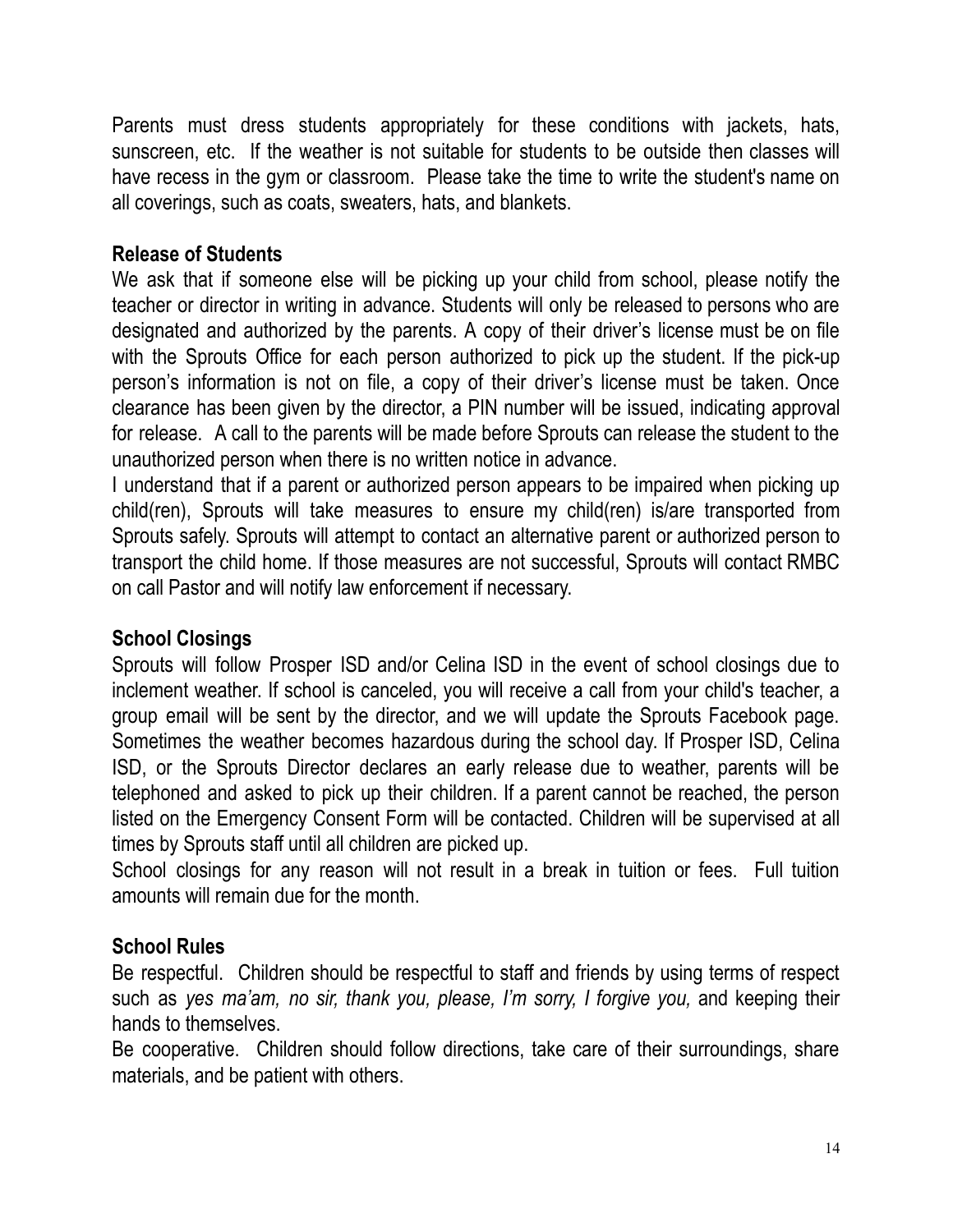# **Sending Money to School**

There will be some special days or projects that will require your child to bring money to school, such as pizza lunch day. Money should always be sent in a sealed envelope and placed in the students take-home folder. The envelope should have the following information printed on the outside:

child's name amount and purpose teacher and room number

Money for special days and projects may also be paid through the ProCare app.

# **Sign-In**

Each classroom will have a sign-in device to record attendance. In the event of medical, fire, and weather emergencies the sign-in device is a quick reference to who is responsible for picking up the child and what phone number is best to call. Parents are required to complete the sign-in/sign-out by scanning the QR code or using their unique PIN number at the time of drop-off or pick-up. Please do not share PIN numbers between caretakers. Parents must sign out their child when they pick-up. PIN numbers are unique to each caretaker as an added safety precaution in the event of an emergency.

# **Student Success**

Our school day begins at 9:00. Please be prompt in getting your child to school and picking him/her up at 2:00. We ask that you do not bring your child early, as this would interfere with the staff's preparation time before class. Teachers are busy and distracted at this time, and unable to give a full welcome to your child. We ask you to bring your child into the building and remain until your child is safely inside the classroom.

Separation anxiety occurs in many different situations and at different stages in young children. Check your own attitude. If you are anxious about a pending separation, your child will notice!

Teach your child self-reliance. Encourage him/her to do things for himself/herself.

Confer regularly with the teacher about your child, but refrain from discussing the child in his presence.

Take an interest in your child's daily experiences and whatever your child brings home.

If you do not already utilize a daily Bible story reading or Scripture memory with your child, now is the time. Our school will have a schedule of stories and Scripture your child will be learning each month.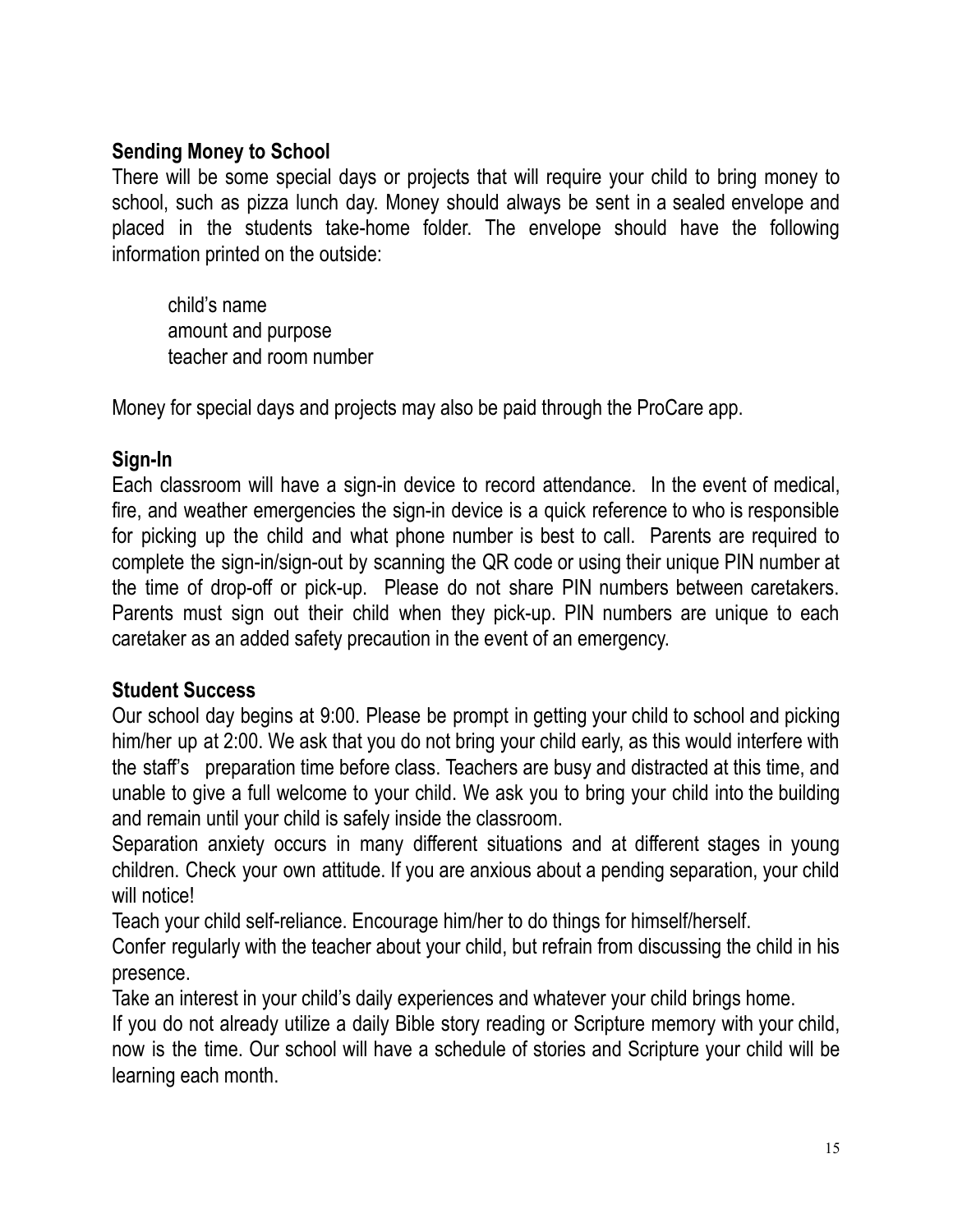#### **Take-Home Folders**

Information from your child's teacher and the Sprouts Office, will be sent home each day in a Take-Home Folder. The folder will also contain work and art projects that your child has completed, as well as notes about their day. Please review all of the information contained in the folder, and return the empty folder to school with your child each day. Your child will be rewarded for being responsible in bringing their folder back to school each day with a special sticker.

#### **Tardies**

Tardies are disruptive to the classroom. Sprouts appreciates your attention to respecting this by arriving on time. Any child arriving after 9:00 must come through the office and the teacher aide or Director will escort the child to class. Classroom doors will close at 9:05 to begin class. We ask all parents to say their goodbyes outside the classroom. The classroom doors will open at 2:00 to dismiss the children to their parents. We ask all parents to wait in the hallway until the teacher opens the door. If you would like to visit your child's classroom, please make arrangements with the Director.

#### **Teacher Appreciation**

We like to praise our teachers for the work that they do. Sprouts would like to encourage you to please let us know if your child has informed you of something wonderful they have learned from their teacher or any praises you may have. Sprouts wants to recognize our teachers for a job well done.

Throughout each year we often have parents approach us about various staff's hobbies, favorite snacks, drinks, etc. If you would like such information, we have a Teachers Favorites questionnaire online on the Sprouts website.

#### **Visitors**

Parents are requested to stop by the office if they need to leave something for their child or the teacher, or if they need to pick up their child early. Please do not go directly to the classroom as this interrupts classroom activities.

#### **Volunteer Information**

All parents who wish to volunteer in the classroom during the year must have a criminal history check performed by the Sprouts Office.

# **What To Bring**

Please provide your child with: